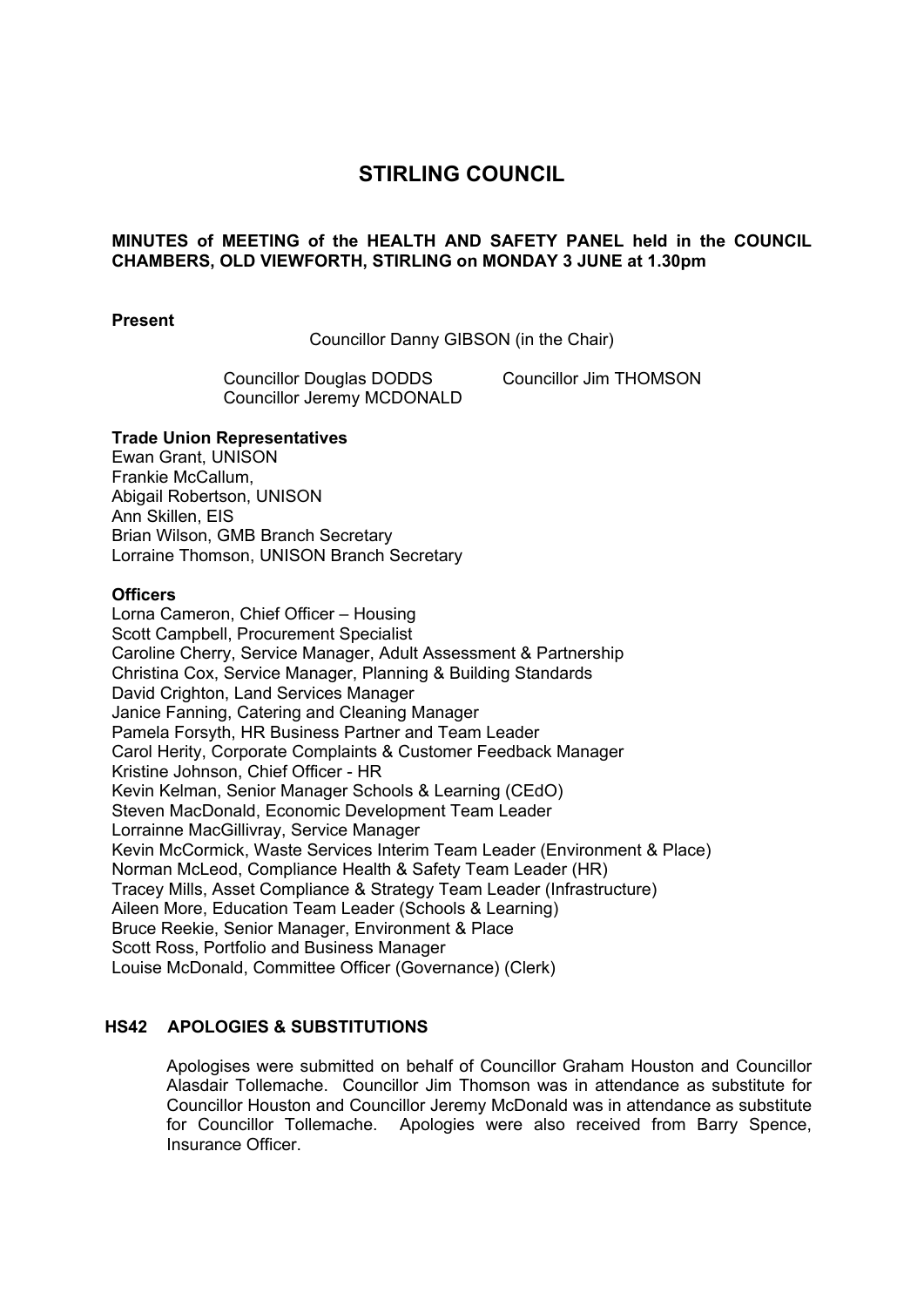#### **HS43 DECLARATIONS OF INTEREST**

There were no declarations of interest.

## **HS44 URGENT BUSINESS BROUGHT FORWARD BY THE CHAIR**

There were no items of urgent business.

#### **HS45 MINUTES – 11 MARCH 2019**

The Minutes of the Meeting of the Health and Safety Panel held on 11 March 2019 were submitted for approval.

Following a member query regarding cleaning supplies within offices it was agreed that supplies would be provided to offices once assured that there were no allergies to the wipes.

**Action: Janice Fanning** 

#### **Decision**

The Minutes of the Meeting of the Health and Safety Panel held on 11 March 2019 were approved as an accurate record of proceedings with the following amendments:-

HS41 – Amendment to note "Main issues were raised during the context of the meeting and there were no additional updates".

#### **HS46 CORPORATE HEALTH & SAFETY UPDATE: MARCH 2019**

The report provided the Health & Safety Panel with an update of the Corporate and Services' Health and Safety activity undertaken since the last Panel report.

Discussion took place around lone working devices, there were not enough devices for every staff member who required one. In some areas, devices were shared between employees. Trade Unions advised that in some areas shared devices were locked away and were unable to be accessed and were not being charged. It was agreed that this would be reviewed.

## **Action: Caroline Cherry**

Concern was raised about there being no central record for risk assessments as they were kept and reviewed by services. It was noted that work was ongoing to establish a corporate systems repository for all business and Health & Safety documentation which would allow access to service held risk assessments and other Health & Safety documentation. Officers agreed to work together to tackle this.

## **Action: Kristine Johnson and Norman McLeod**

Following a further discussion around lone working devices, it was agreed for a report to be presented to panel around how individual services planned to utilise devices, risk assessments and ensuring staff were using the correct device.

## **Action: All Service Managers**

Following a Member query around the use of weed killer in schools, officers agreed to provide a report to the next meeting focussing on the use of pesticides. **Action: David Crighton**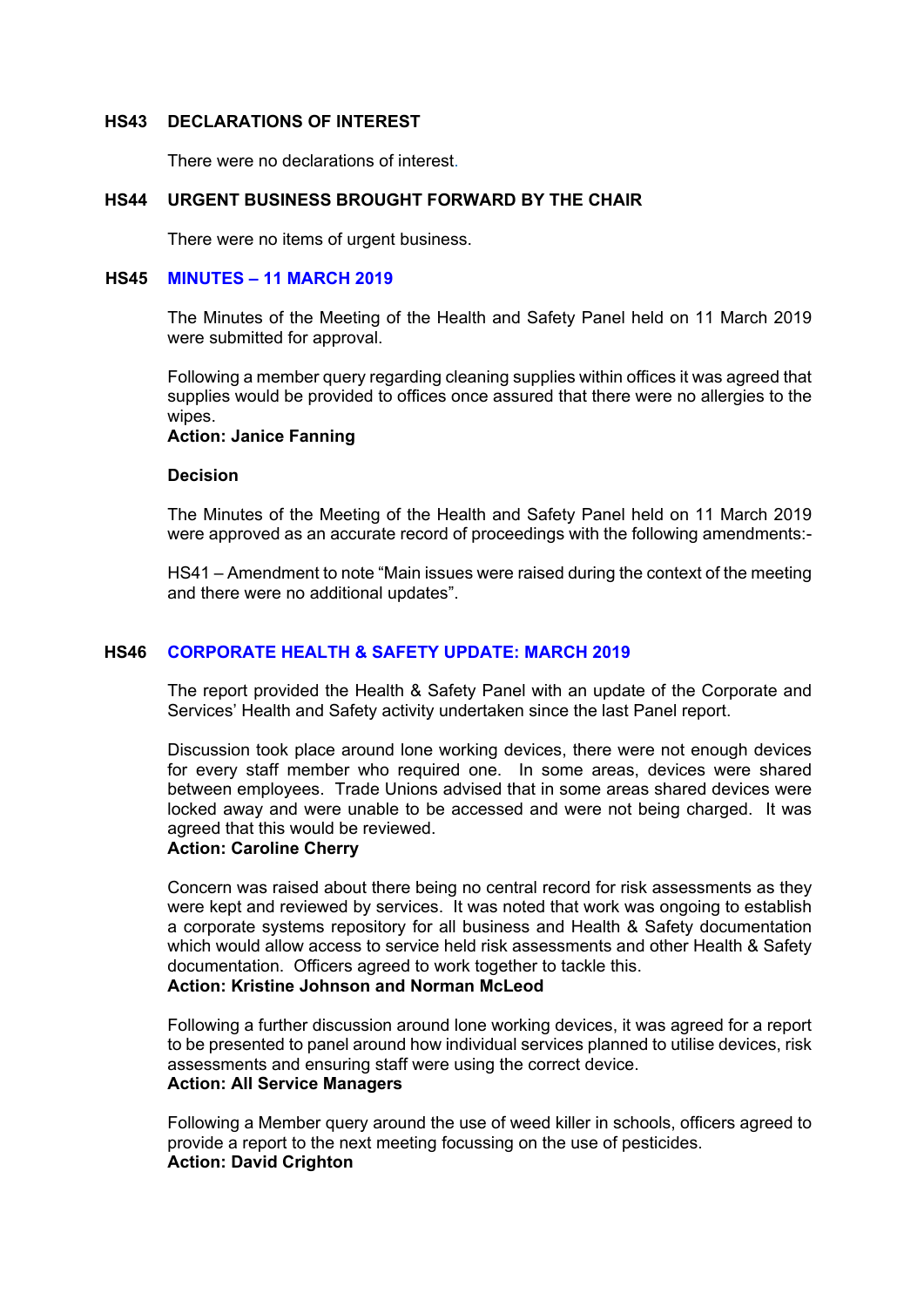## **Decision**

The Health & safety Panel agreed to: -

- 1. consider and comment on the development and implementation of Health & Safety Improvement Plans, as set out at paragraphs 2.1 to 2.6 and at Appendix 1;
- 2. consider and comment on the contents of the statistical report on Health & Safety Incidents for the period April 2018 to March 2019 and April 2019 with summary information at paragraphs 2.7 to 2.14 and at Appendix 2;
- 3. consider and comment on the recent relevant developments in terms of National Health & Safety legislation developments and Health & Safety cases in the public domain, relevant to all across Council, as set out at paragraphs 2.15 to 2.18 and at Appendix 3;
- 4. consider and comment on other recent internal developments in Health & Safety activities within the Council, as set out at paragraphs 2.19 to 2.30 and Health & Safety Policy Sign Off summary at Appendix 4;
- 5. consider and comment on information on the delivery of the planned programme of Health & Safety Compliance Audits from 1 Oct 2017 to 31 January 2019, including Major and Minor Non Conformity Reports (NCRs) identified in the course of those audit findings, as set out at paragraphs 2.31 to 2.41 and at Appendix 5; and
- 6. consider and comment on the information provided in the summary of the risk assessment status by service, which encompass any required safe working methods (SWMs) and Personal Protective Equipment (PPE Guidance Form (PGF) associated with the risk assessments as set out in paragraphs 2.42 to 2.45 and at Appendix 6.

(Reference: Report by Chief Officer - HR, dated 23 May 2019, submitted)

## **HS47 OCCUPATIONAL HEALTH ACTIVITY REPORT**

The report by the Chief Officer – HR provided information relating to Stirling Council's Occupational Health (OH) provision.

The health surveillance programme had begun to even out due to review timescales. There had been an increase in other Occupational Health input, such as counselling and physio, which helps to prevent employee ill health. The service was working with Occupational Health to understand themes for referring to counselling to try to support staff further.

## **Decision**

The Health and Safety Panel agreed to note the occupational health provision from April 2018 to April 2019.

(Reference: Report by Chief Officer - HR, dated 22 May 2019, submitted)

## **HS48 OFFICE ACCOMMODATION AND SECURITY**